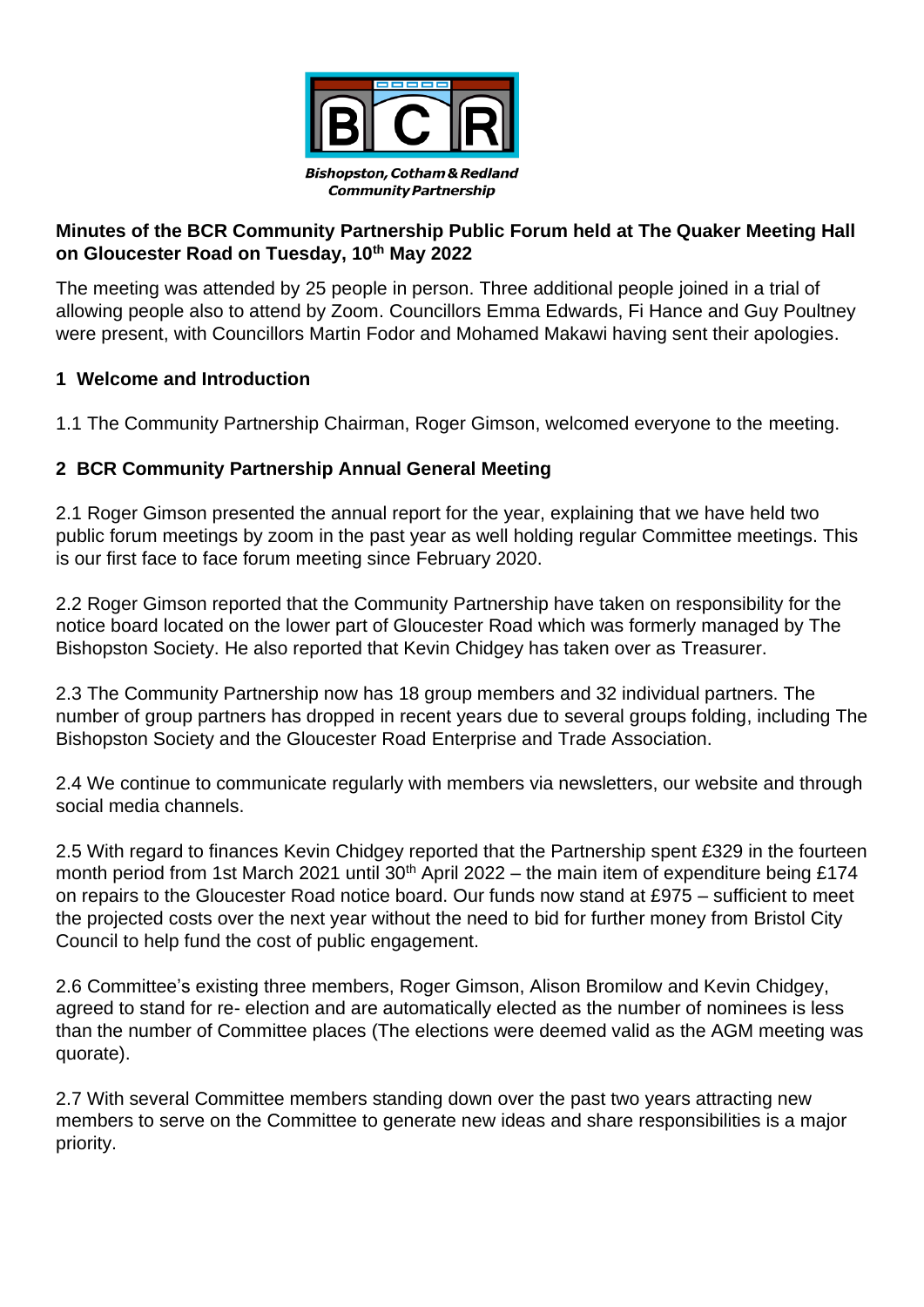### **3 Police Update**

3.1 Roger Gimson gave a brief report on behalf of the police who gave their apologies for not being able to attend the meeting.

3.2 The police are holding two surgeries in May led by PCSO Jonathan Farmer – at 14.30 on 14<sup>th</sup> May at Cotham Parish Church and at 12.00 on 28<sup>th</sup> May at St. Bonaventure's Business Centre. The surgeries give people the opportunity to share concerns, learn about police actions and receive crime prevention advice.

# **4 Group Updates**

BCR Street Scene – Barney Dean <https://bcrcp.org.uk/street-scene>

4.1 Street Scene continued to be active throughout covid lockdown in dealing with litter, graffiti, pot holes, etc. albeit at a reduced level with group activities very much being restricted during lockdown.

4.2 Current activities include painting over the graffiti tags on the security shutters at the Co-op store close to the Quakers meeting hall.

4.3 Bristol Waste Company are active clearing growth etc. in our area through the Big Tidy initiative. The company are in the process of reorganising with teams being established for five divisions in Bristol (being referred to as villages) so that there is greater familiarity with local areas.

4.4 Barney Dean also referred to the Big Give initiative which involves the collection of items being discarded by students as they leave their lodgings.

4.5 Street Scene were encountering communications problems with email messages to some members going into spam folders rather than inboxes. Members are advised to amend their email settings accordingly.

4.6 Street Scene have been successful in recruiting new volunteers.

Redland and Cotham Amenity Society (RCAS) – Alison Bromilow [https://rcas.org.uk](https://rcas.org.uk/)

4.7 Alison reported that RCAS is now having face to face meetings with a recent meeting devoted to encouraging people to plant trees.

4.8 With the rise of social and dedicated WhatsApp groups there is generally less inclination for people to join community societies and groups. To date this has not impacted RCAS who still have 800 members.

4.9 Recent activities include organising work parties to tidy Cotham Gardens.

#### High Kingsdown Community Association – Guy Poultney on behalf of Karen Sillence [https://www.highkingsdown.co.uk](https://www.highkingsdown.co.uk/)

4.10 A major priority is to secure the future of Kingsdown Sports Centre which is threatened because of the Council withdrawing funding. A number of bids have been made to take over the sports centre including one from the Community Association.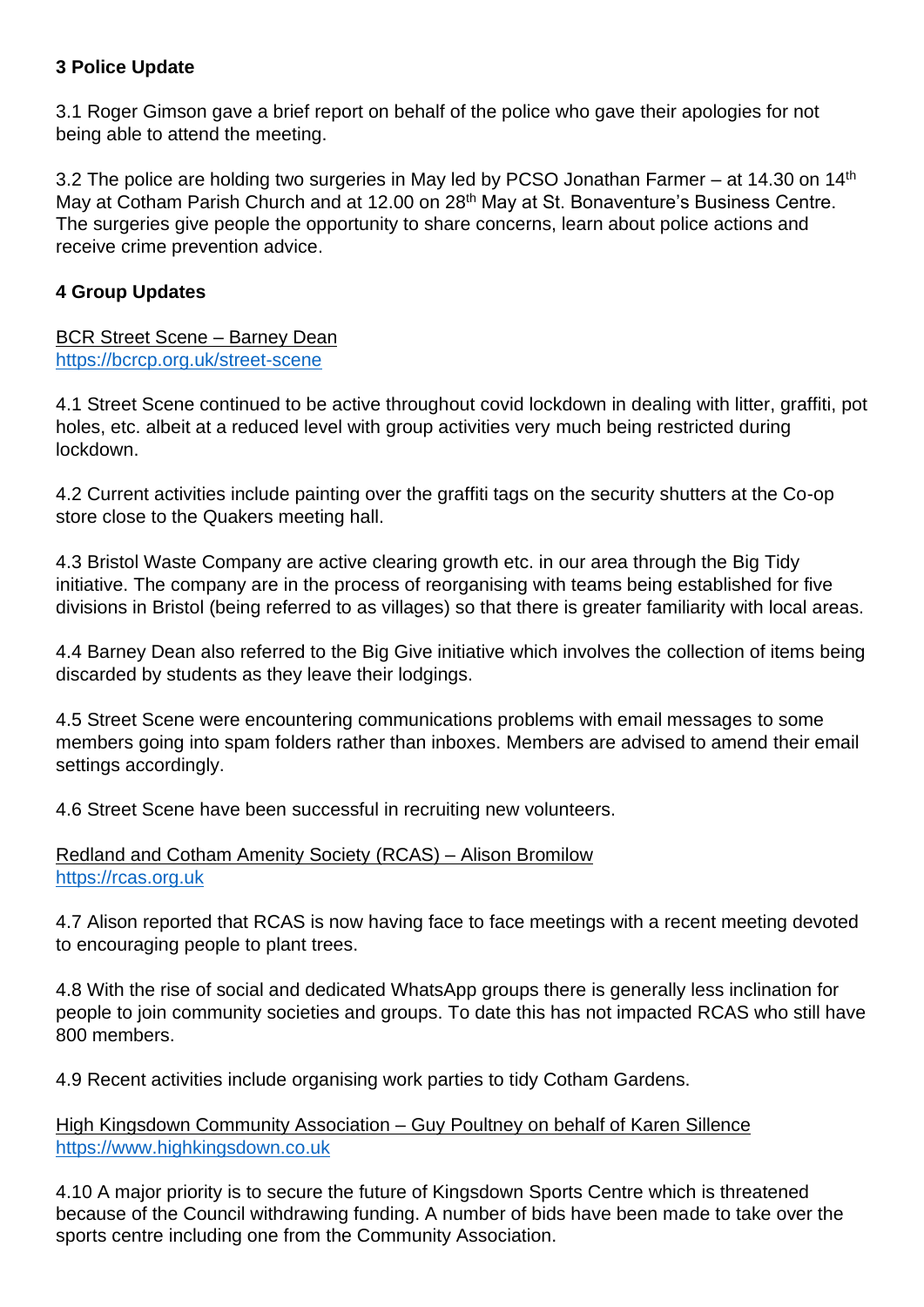4.11 Houses in Multiple Occupation (HMO) continue to be a problem with enforcement actions being taken against unlicenced HMOs.

Bishopston & St. Andrews Traffic and Parking Group (BOSA) – Sara Tullberg [https://bosatrafficparking.org.uk](https://bosatrafficparking.org.uk/)

4.12 Sara reminded the meeting about the household parking survey conducted at the end of 2019 and beginning of 2020. Despite much support for measures including resident parking and junction improvements the City Council Mayor declined to act on the results of the survey.

4.13 BOSA continue to lobby for parking and road safety measures and contact has been made with Councillor Donald Alexander, the Council's new Executive Member for Transport.

4.14 Contacts are being made with other groups in Bristol pushing for parking and road safety measures and an eye will be kept on the traffic and parking impacts of the pending new Clean Air zone which is on the edge of the BOSA area.

Friends of St. Andrew's Park - Roger Gimson on behalf of Jo Corke [https://friendsofstandrewspark.ning.com](https://friendsofstandrewspark.ning.com/)

4.15 Activities to enhance the park include the redevelopment of the play area, the completion of a mural on the toilet block, the Leopold Road meadow and the Melita Road planting bed. The City Council are also in the process of carrying out essential repairs to the paddling pool.

4.16 The Group is looking for more volunteers to help with activities.

Westbury Park Community Association – Kevin Chidgey [https://westburyparkcommunityassociation.weebly.com](https://westburyparkcommunityassociation.weebly.com/)

4.17 The major focus for the last eighteen months has been on the plans to redevelop the former St. Christopher's School site for an extra care scheme. The plans are highly controversial involving as they do the proposed construction of apartment buildings up to six storeys high and with only a modest level of on site parking. The developers submitted a planning application in March. The Community Association are opposing the proposal along with local opposition group St. Christopher's Action Network and over 300 local residents.

4.18 More recently the owner of a care home in Belvedere Road submitted yet another planning application to extend the care home even though previous applications have been refused by the City Council and on appeal by the Planning Inspectorate. The Community Association is again opposing the proposal.

4.19 Like many other community groups the Community Association is looking for more volunteers to bring new ideas and to share the workload. At present there are only three active members on the Committee.

Redland Green Community Group – Arnold Mayes on behalf of Lois Goddard <https://sites.google.com/site/redlandgreencommunity>

4.20 The Group continues to plant trees, organise litter picks and generally safeguard the special attributes of the Green. There are a number of concerns including damage to trees by vandals, tree theft, soil erosion around tree roots and the ongoing flood problem close to the gate of the children's play area.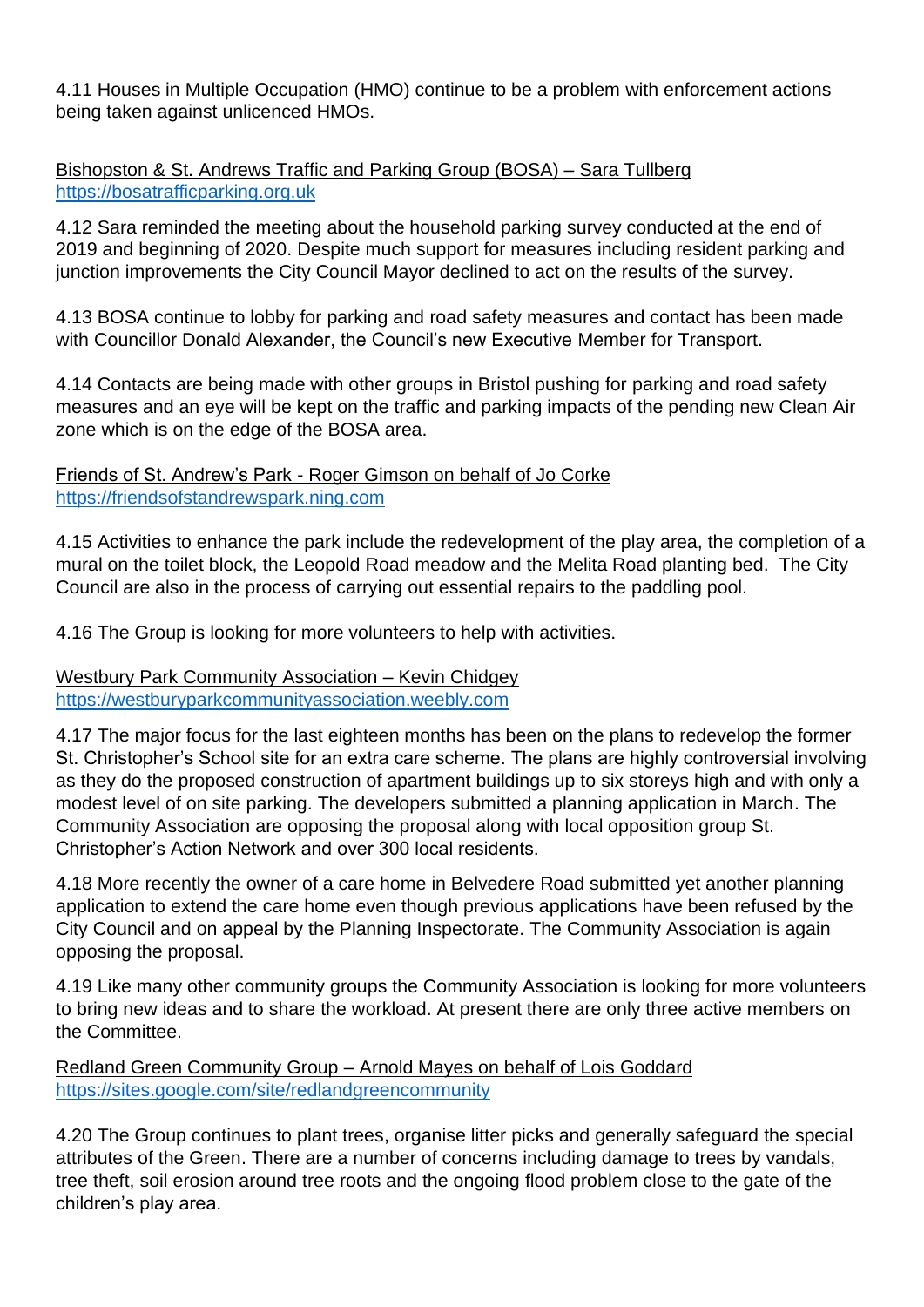4.21 The Group have produced tree and bird apps which can be downloaded from the Group's website.

# Chandos Neighbourhood Association – Diana Swain [https://chandosna.wordpress.com](https://chandosna.wordpress.com/)

4.22 Supported by residents and traders the Asociation organises community events throughout the year. The Window Wanderland event was held in February and there have been a number of playing out days which involves the road being partially closed. A festival is planned in September (25<sup>th</sup> September from 12.00 to 18.00). Regular litter picks are also organised by the Association.

4.23 Under the Chandos Futures initiative the views of residents and traders have been sought though meetings and surveys to come up with ideas of how to make Chandos Road more pedestrian friendly. Ideas include bike racks, planters and traffic calming measures. To date progress on implementing these ideas through City Council channels has been slow but the Association remain hopeful.

4.24 Other Association news :

- Hanging baskets are in place thanks to funds from RCAS and traders.
- Unlicensed HMOs and planning applications to create or expand HMOs continue to be a problem.
- The Association has an opportunity to voice any concerns about student behaviour now Bristol University has appointed a new community liaison officer.
- The Association is a member of the Family Food Action Group, collecting food and donations from 10 roads.

### Friends of Bishopston Library – Roger Gimson on behalf of Jenny Hoadley [http://bishopstonlibrary.org.uk](http://bishopstonlibrary.org.uk/)

4.25 After two years of inactivity due to covid new volunteers are needed to support the reconstituted groups and to help organise events. A well-attended local history talk was held in April.

# **5 CIL Proposals**

5.1 Roger Gimson explained that the amount of funding available for projects in CIL Area 2 was modest - £32,000 less £10,000 ringfenced for a crossing on Cranbrook Road.

5.2 Just one proposal has been put forward in our area (in partnership with adjoining CIL area 4) – a traffic calming scheme for Sommerville Road: measures could include a ban on HGVs and "build outs" to narrow the road and slow traffic. The Council's transport officers have ruled out closure and part closure because of the negative impacts this would have on surrounding minor roads.

5.3 Other through roads in our area also suffer dangerous traffic conditions including Church Road and Churchways Road in Horfield. Residents in this area have lobbied the Mayor to take action but nothing has happened. It seems that action is more likely to be taken if residents report traffic incidents to the Council through the road safety concerns box on the Council's Streets and Travel webpage.

# **6 Family Food Action (FFA) – Diana Swain**

<https://bcrcp.org.uk/ffa>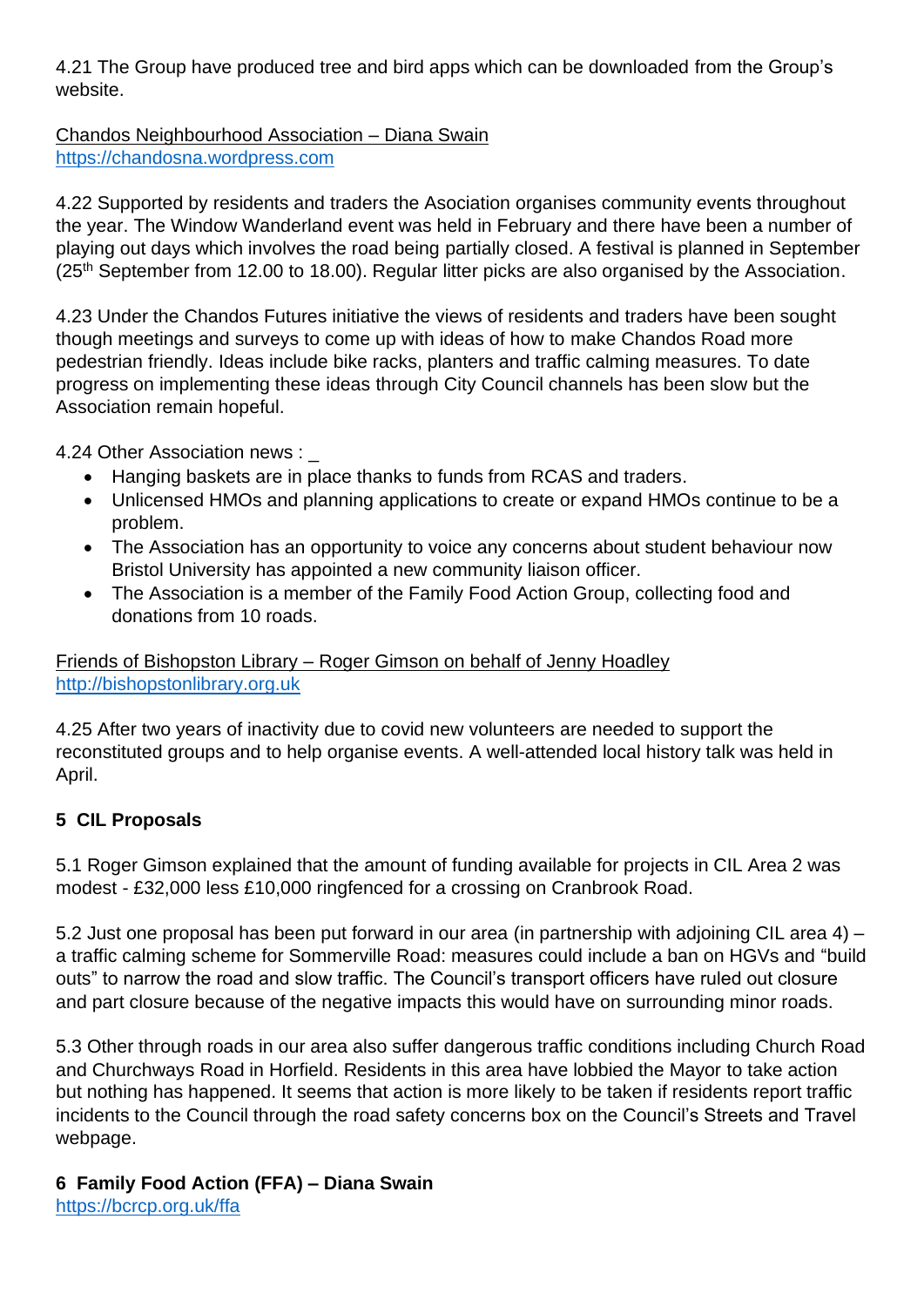6.1 Diana explained that Family Food Action was set up in April 2020 to help families living in food poverty – estimated to be one family in eight in our most deprived communities. Food, toiletries and donations are collected from over 50 streets, sorted by volunteers at the Ardaghon Horfield Common and delivered to four community based children's centres – St. Paul's Children's Centre , Felix Road Adventure Playground, May Park Primary School and Lockleaze Adventure Playground.

6.2 With close links to community partners who can specify needs and offering donations of fresh food and toiletries FFA differs from a food bank.

6.3 Members pay £1 to join the scheme and then pay £3.50 to community support workers at each of the centres once a week ( Wednesdays) to choose what they want. The support workers at the centres are also well placed to provide support to people with problems and anxieties.

6.4 FFA is looking for more volunteers to help with collections, sorting and distribution. FFA is also encouraging people to start new street groups in the knowledge that food poverty is here to stay.

### **7 My Community in Bristol – Jess Garbett**

7.1 The My Community initiative, set up by Mencap with covid funding, aims to place people with learning disability at the centre of community development. The local initiative, covering Horfield, Lockleaze, Bishopston and Ashley Down and Ashley wards, encourages people to give views on what they want to happen in their area.

7.2 A Community Committee led by people with learning disability and comprising volunteers and paid staff is working to build relationships with community groups and businesses able to offer training opportunities and work placements.

7.3 Anyone interested in supporting the initiative can contact Jess or Alice at [mycommunity.bristol@mencap.org.uk](mailto:mycommunity.bristol@mencap.org.uk) or Jess on 07816 295082

7.4 In response to a question about whether the initiative would include people who were neurodivergent Jess said that there would be access for everyone.

7.5 Roger Gimson asked Jess to send the Community Partnership a note on how people can get involved which we can post on our website.

### **8 Aid Box Community - Imogen McIntosh**

8.1 Aid Box Community provides support, supplies and sanctuary for refugees and people seeking asylum in Bristol. The project is based at a hub in Cheltenham Road and distributes donated items free of charge to refugees and asylum seekers (clothing, toiletries and food, etc.)

8.2 The project also organises activities (e.g. swimming lessons) and has run weekend retreats in Stroud to help build friendships across different cultures.

8.3 Imogen explained that six hotels across Bristol host over 600 refugees and asylum seekers, including one which has 250 men from over 20 countries. A major problem is the slowness of The Home Office in processing asylum applications. To date only one family has been permanently settled in Bristol.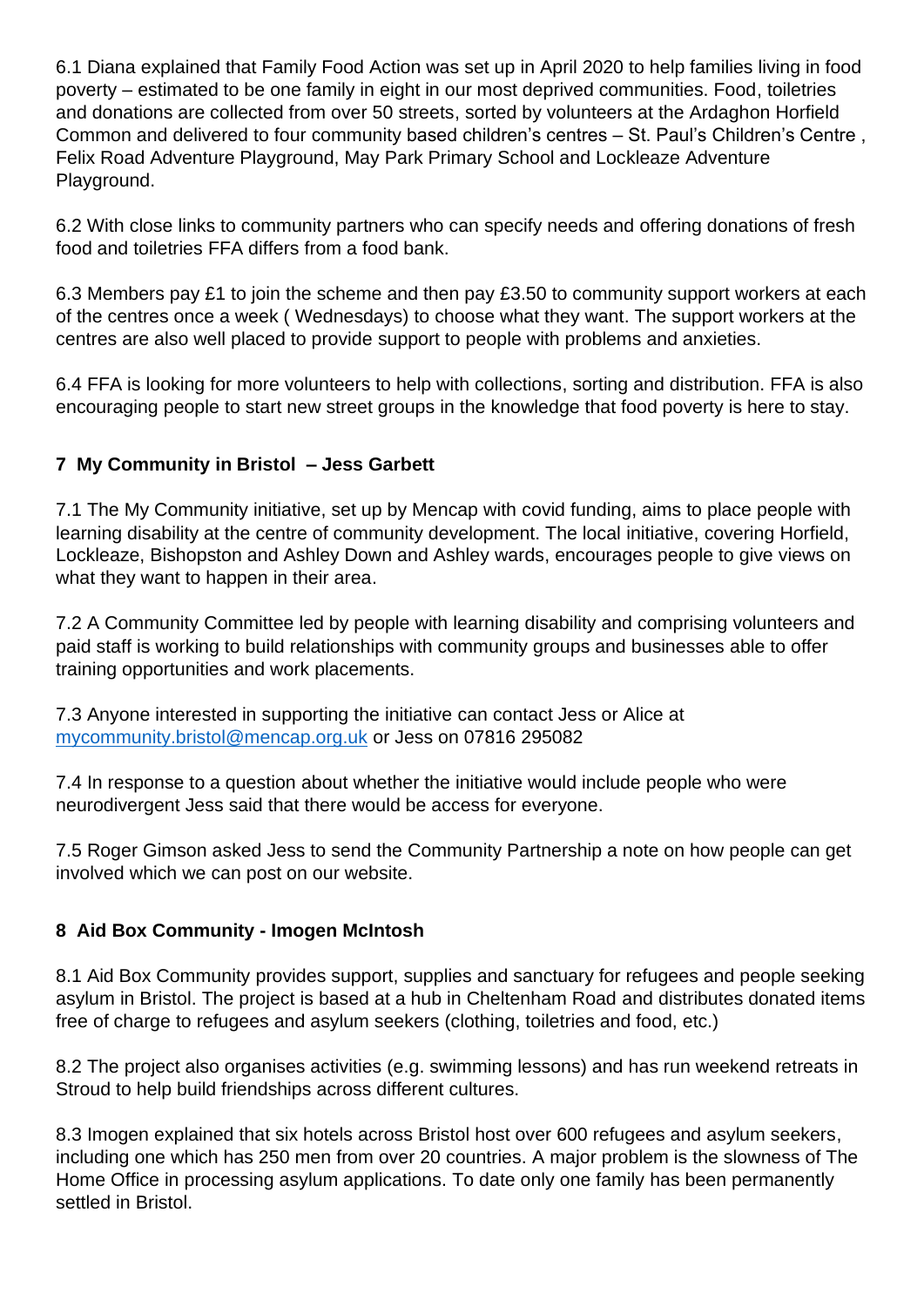8.4 There are an estimated 300 Ukrainian refugees with visas to stay in the UK for a limited time. They will be supported by the hub which is being expanded. The hub will also be supporting host families as hosting is not always straightforward because of cultural differences.

8.5 There are already over 130 volunteers but more are needed at the hub and on collections . There is also a need for specific items, including school uniforms. A crisis appeal has been launched to raise much needed funds.

8.6 Items needed by the project are listed on the Aid Box website - [www.aidboxcommunity.co.uk](http://www.aidboxcommunity.co.uk/)

### **9 Updates on Council Plans**

### Resident Parking

9.1 Currently there is little progress as resident parking is not a priority for the Mayor. Councillor Guy Poultney did offer some comfort by explaining that there was a move afoot to fund one new parking zone a year for the next two years with income from the first zone being used to fund the second zone. With the pressures on parking in the St. Andrews area and with Ashley Hill Station being re-opened this area might have a chance of being one of the new resident parking zones.

#### Clean Air Zone

9.2 The Clean Air Zone is scheduled to be operational in late Summer but much still needs to be done including the installation of cameras and signage. Older cars (petrol pre 2006, diesel pre 2015) will have to pay £9 a day to access the zone.

#### Liveable Cities

9.3 The first pilot will be in the St. George's area. Residents have made initial comments and the Council is to produce a handbook of good practise to illustrate what might be possible to deliver. There will be further consultation once proposed designs for the pilot scheme are available. A second pilot has been agreed in principle but a decision has not been made about the location.

9.4 Progess depends on funding and the Council have to put a business case to the West of England Combined Authority (WECA) which has to demonstrate economic viability. The weight that will be given to other factors, notably air quality, health and environmental quality is as yet unclear.

### **10 Councillor Updates**

10.1 Councillor Emma Edwards reported on the results of the Mayoral referendum and the rejection of the mayoral model in favour of a return to the Committee decision making system. This would bring a greater focus on community issues and require building a new relationship with WECA which is key. A cross party working group has already be set up to help manage the transition.

10.2 A Public Space Protection Order (PSPO) has been agreed for St. Andrews Park which gives the Council more powers to combat antisocial behaviour.

10.3 Councillor Fitzgibbon (via Emma) reported that Gloucestershire Cricket Club plan to host more community events at the ground (eg. a talk by Extinction Rebellion). There is still an issue about a crossing near the cricket ground which needs to be resolved. The impact of the Floodlight Usage Management Plan (FLUMP) on cricket is being reviewed.